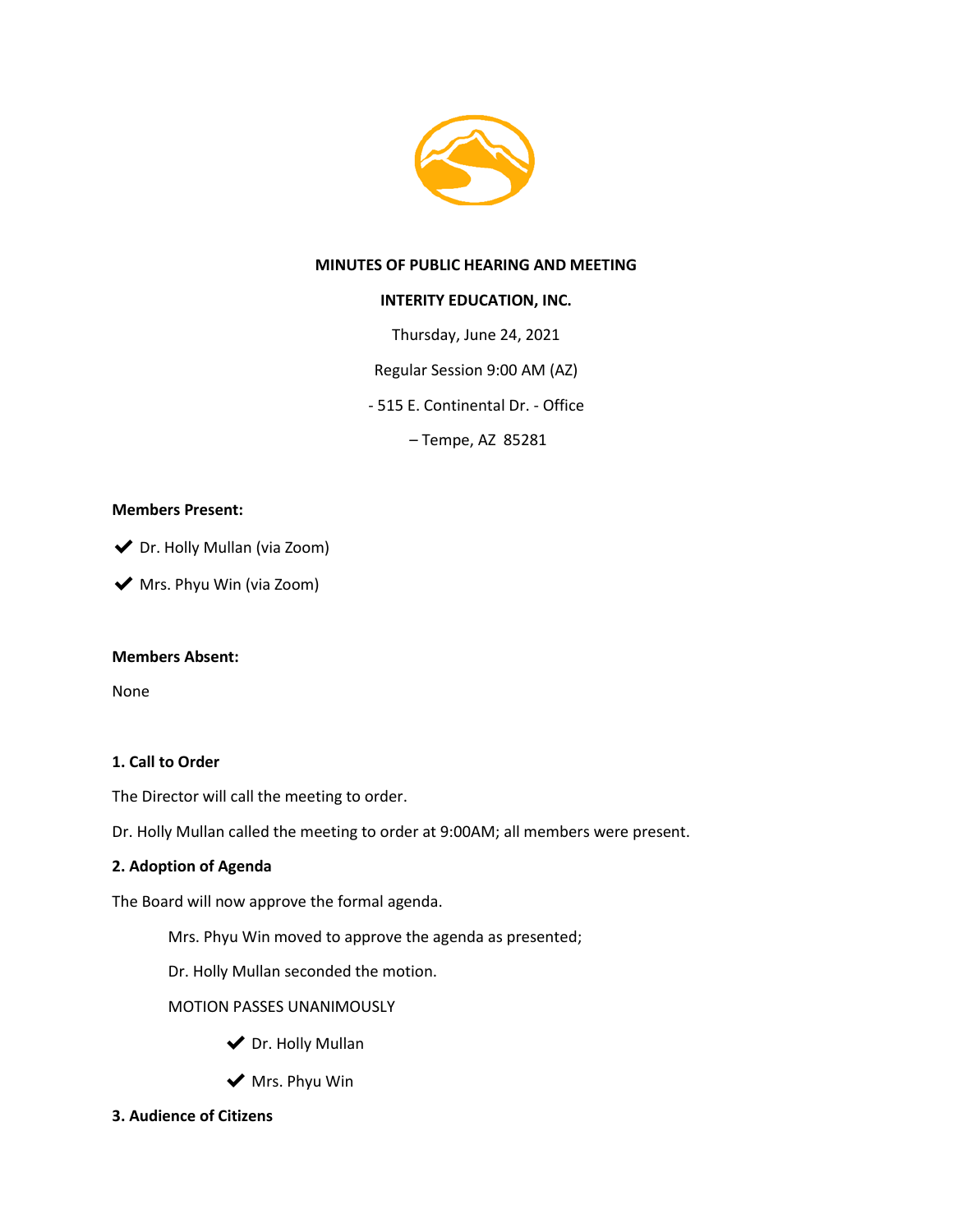At this time, the President of the Board will ask members of the audience if they would like to speak regarding any issue before the Board. No formal action may be taken on any issue unless the item appears on the Agenda. Members of the public wishing to comment on an agenda item may do so at the time the item appears on the agenda. Items not on the agenda may be addressed during the "Audience of Citizens". The Board may respond to criticism, ask that staff review a matter, or place an item on future agenda.

None.

# **4. Executive Session**

A.R.S. § 38-431.03 permits an executive session or closed meeting to be held for discussion and consideration of any of seven particular subjects. A majority of the members of the Governing Board must vote to convene an executive session during a public meeting held prior to the executive session. The general public is properly excluded from such a session. Only those individuals necessary to the conduct of such a meeting may be present. All matters discussed in an executive session must be kept confidential by those attending. No vote may be taken during an executive session. Any final action on an item discussed in an executive session must be taken during a public meeting. A.R.S. § 38-431.03.

The purposes for which an executive session discussion may be held are the following:

- A. Personnel matters involving a specific individual.
- B. Confidential records.
- C. Student discipline matters.
- D. Legal advice provided by the public body's attorney.
- E. Discussion of pending or contemplated litigation with the public body's attorney

F. Instruction of designated representatives concerning negotiations with employee organizations.

G. International and interstate negotiations and negotiations by a city or town with a tribal council.

H. Instruction of designated representatives concerning negotiations for the purchase of real property.

None

# **5 Discussion and Possible Approval of the SY 2021/2022 Proposed Budget**

Mrs. Phyu Win led the board through a detailed overview of the SY 2021/2022 proposed budget.

Mrs. Phyu Win moved to approve the SY 2021/2022 proposed budget.

Dr. Holly Mullan seconded the motion.

- MOTION PASSES UNANIMOUSLY
	- ◆ Dr. Holly Mullan